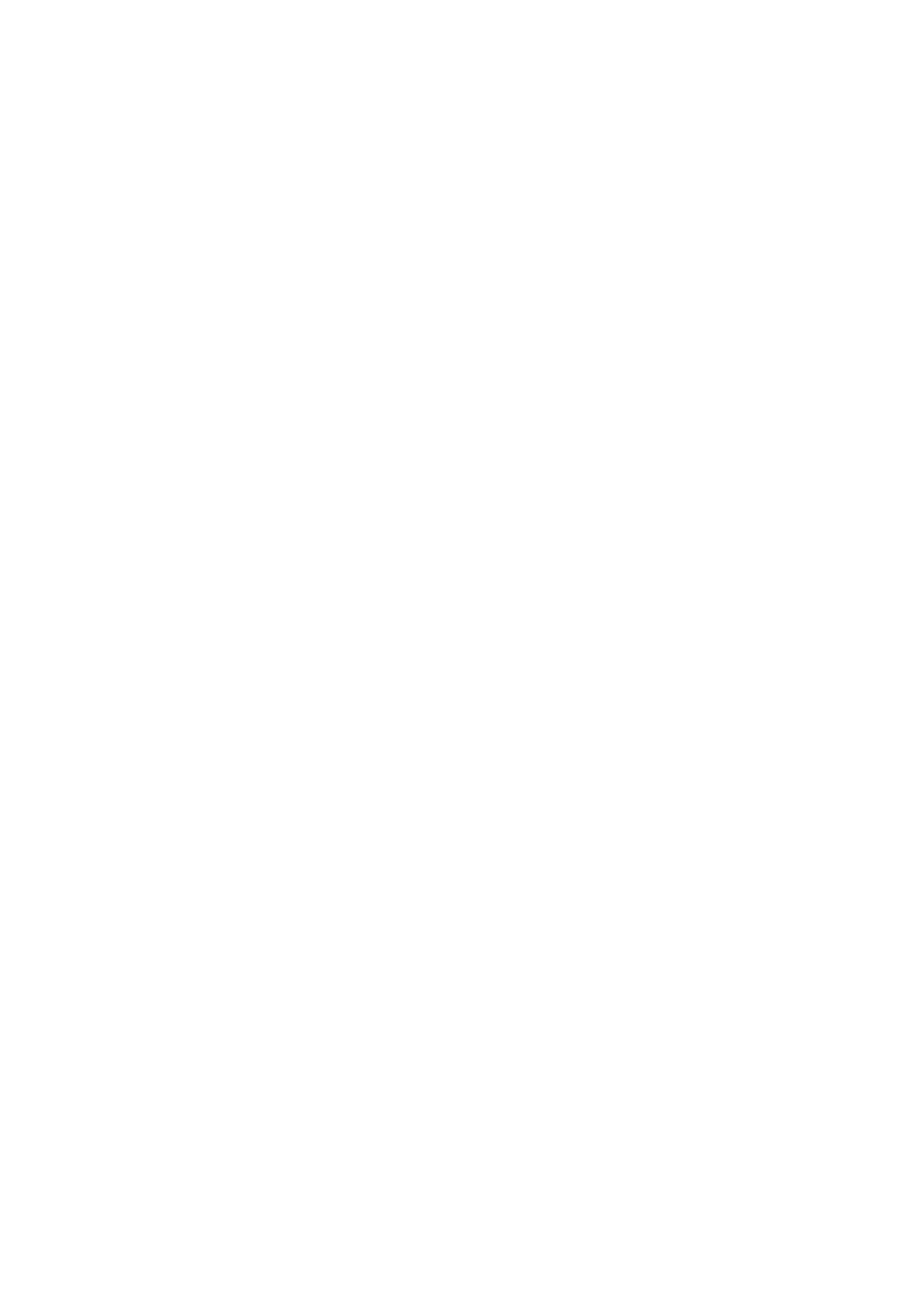intakes and their socio-economic determinants among pregnant Thai-Muslim women living in lower Southern Thailand. We focussed on women in their third trimester of pregnancy because of the logistical constraints of identifying and following women for the duration of their pregnancies.

# **Subjects and methods**

The study was carried out in rural villages in Pattani province, southern Thailand. This province is well known for its poverty, low levels of education and the presence of socio-cultural barriers that affect relationships with the central government.

A cross-sectional survey of pregnant women was conducted from March to October 1997 in five Amphurs (Amphur Panalae, Yarang, Mayor, Mung and Nongjig) randomly selected from nine Amphurs. A sample of 30 from 57 health centres (HC) within these five Amphurs was randomly chosen and 60 villages served by these HCs randomly selected. In each study village all pregnant women between 32 and 40 weeks gestation at the time of the study were included. We estimated the "design effect" to be close to unity due to the relatively small cluster size (3 women per village) and relatively large number of clusters (60). The target sample size was 160. Assuming the estimated prevalence to be around 50%, this result in a 95% confidence interval width of approximately seven percent.

 The qualitative component of the research included a documentary review of routine local health statistics. Indepth interviews were undertaken with key informants, such as village leaders, and HC staff. The principal investigator participated in the daily life of all 166 pregnant women at their home, visited local markets, village food shops and mobile food markets in order to obtain indepth information on their food consumption.

 Two local female Thai-Muslim research assistants, who were Bachelor of Food Science and Nutrition graduates, were trained as interviewers. A structured questionnaire was used to collect information on socioeconomic variables including age, family income, education, occupation (unemployed vs part time employed), housing status (physically unstable vs stable) and food expenditure. Family income was estimated by combining incomes reported for husband, son or daughter and the participants each month, with the overall range of incomes divided into three approximately equal categories.

 Dietary data were collected with a modified food frequency questionnaire (FFQ). It was adapted and tested to obtain qualitative and quantitative information on usual food consumption during the last four months. The structure of the FFQ was modified from Willett<sup>5</sup> to fit the local situation. A list of 92 items of traditional food covering the summer season, commonly eaten by the local population and available for purchase in the market was used to estimate the frequency of dietary intake (assessed as daily, weekly, or monthly). All food items were standardised into three to four commonly eaten portion sizes and photographed by the investigator, to facilitate the interview and recall process. Consistency between the amount of food in the picture and actual consumption was confirmed in the pilot study, with one

FFQ interview completed on same four persons one month apart. This showed high intra-subject reproducibility. The questionnaire was completed in face-to-face interviews in local Malay dialect.

 Data from the FFQ were used to calculate individual consumption of foods based on the five Thai food groups and of nutrients. The five Thai food groups are a simple classification of foods promoted by the Thai Ministry of Public Health.<sup>6</sup> These are: Group 1 - meat, liver, fish, chicken, cockles, crab, squid, milk, eggs, beans, peanuts; Group 2 - rice, flour, sugar and tubers; Group 3 – vegetables; Group 4 – fruit; Group five - fat from animals and vegetables. Calculation of nutrient intakes used a conversion table derived from the Thai food composition table.<sup>6</sup> Food intake was converted to average daily intake of macro-nutrients and micro-nutrients (thiamin, riboflavin, niacin, vitamin C, vitamin A (RE), calcium, phosphorus and iron) over the last four months. These were compared with the Recommended Dietary Allowance (RDA) for Thai pregnant women. Descriptive statistics of food and nutrient intake were tabulated.

 Multivariate regression (using "svyreg" in Stata with village as the primary sampling unit) was used to examine the association between these outcomes and sociodemographic factors. Qualitative data were analysed from the field notes and summarised in narrative text to provide context and assist with interpretation of results of the survey.

# **Results**

The study area consisted of coastal and inland villages, of similar culture. The occupations of the study families varied by geography with fishing being the main occupation in coastal areas and orchard, rice farming and rubber-tapping in inland areas. The study population comprised a mixture of extended and nuclear families. In both, husbands control resource allocation, whereas wives are responsible for buying and cooking food and doing housework. In each village, at least one shop sells raw food (chicken, seafood, beef, vegetables, flour, and seasoning).

### *Food availability*

In the village, sources of food are the central market in town, the local market in the village, convenience shops in the village, and the mobile market. Approximately a half of the study families have paddy rice fields. Some families buy rice or exchange rice for other food with their neighbour. One third of the households have vegetable and fruit gardens and keep poultry. Every one to three months, the villagers kill a cow and beef is sold, usually at lower prices than those in the market. Sometimes, women's husbands obtain seasonal fruit such as mangoes, oranges, or watermelons from the market in town, or seafood (if fishermen).

 Storage of foods is problematic, however. Food is not always fresh when prepared for consumption. Food preparation is usually based on simple local methods, and food is usually cooked once a day and then kept for various meals on that day. Husbands and pregnant women are concerned about health during pregnancy and pregnant women have priority for access to food in the family.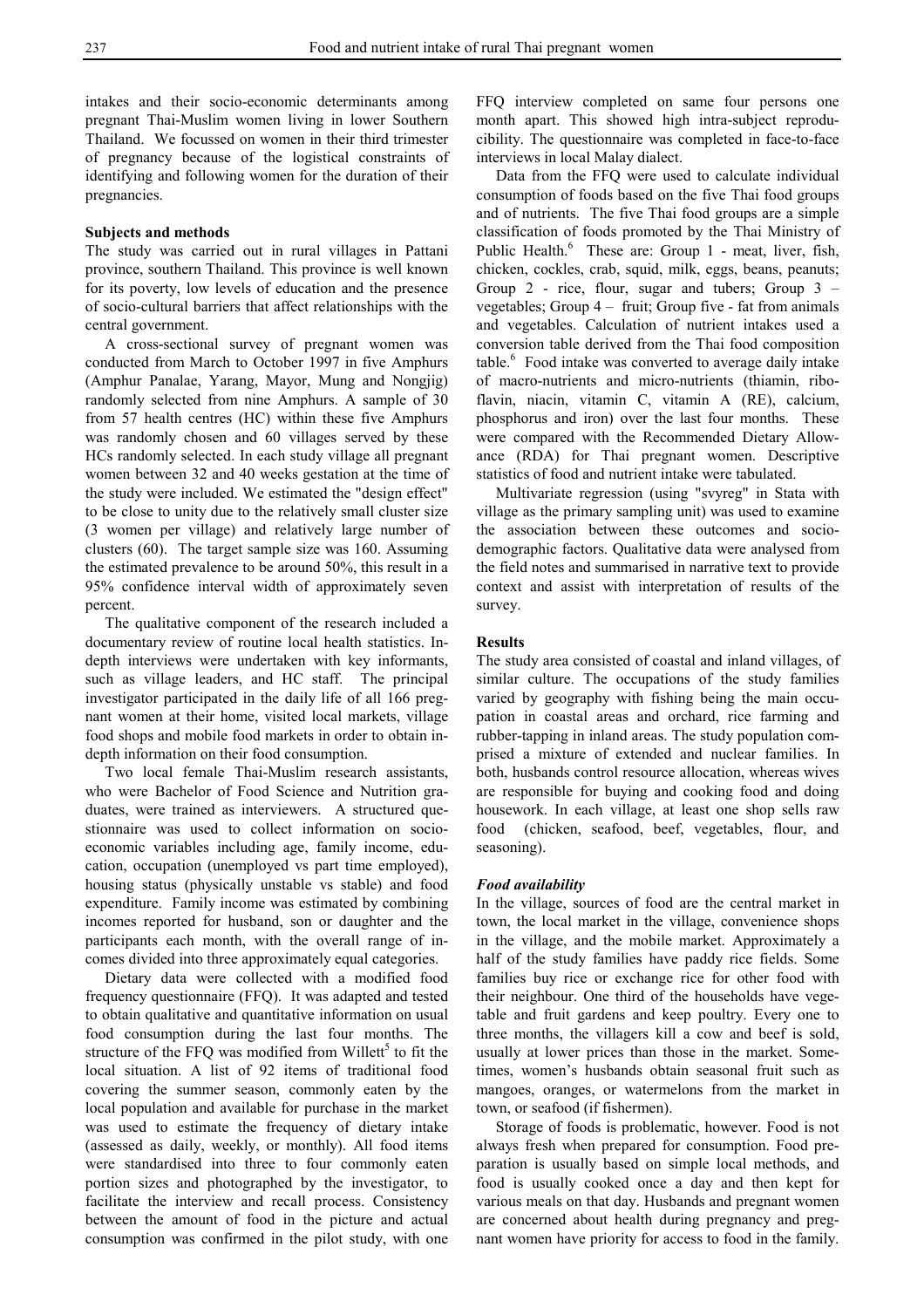However, the choice of food is limited if family income is low.

 Although, men usually have the role of head of household, some help women in household tasks. Women also supplement family income with part-time work, such as collecting fish or crabs from nets, shelling crabs and prawns, selling crab meat at the market, making dried fish, working on rubber plantations, or religious teaching. Typically, a merchant may bring cooked small prawns or fish to the village and women find employment preparing these for factory processing. Women and family members may spend three to six hours at this activity: This earns 20-40 Baht per day depending on time spent. Although this is a modest payment, it also provides opportunity for social interaction as well as additional money to buy food or snacks.

 Table 1 shows the characteristics of the pregnant women: 10.2% were teenager mothers whereas 13.9% were 35 years or older; they generally had low income, low levels of education and lived in an extended family situation with poor housing; 76% of women had part-time jobs; expenditure on food was 2,000-3,000 Baht per month. The mean height of women  $(154.03 \text{ cm } \pm 5.7)$ was close to the average height of Thai women (155 cm). Thus the Thai RDA would be appropriate for our subjects.

# *Food consumption pattern of pregnant women*

There was wide variation in the weight of various food groups consumed by the women. Table 2 describes food consumption in terms of the five Thai food groups. All five food groups were under-consumed, compared to Thai Ministry of Public Health recommendations.<sup>7</sup> Mean intakes of non-dairy protein foods and food group 2 were 80-90% of the recommended levels, whereas those for fruits, vegetables and fats were around 40-50%. The greatest under-consumption was for milk – mean intake only 5% of the recommended level. This appeared to be because of insufficient money to buy milk, rather than a food preference. The recommended 780ml of milk per day would cost 24 Baht, about half a woman's daily wage. Many pregnant women said *"We want to drink milk everyday and we like it, because it is delicious and useful for our health, but we have no money to buy it*." The situation was similar for fruit consumption. In contrast, the low consumption of readily available vegetables was due to dislike of them. A typical meal of a pregnant woman contained relatively low fat, and included kao-yam (rice topped with sliced vegetables, herb, fish powder, dry grated coconut, and fermented fish sauce), boiled egg and vegetables, soup and Thai curry.

#### *Drinking coffee*

Forty-two percent of women drank coffee during pregnancy. Drinking coffee was significantly associated with good housing status (OR=  $2.02$ ; 95% CI=  $1.08-3.80$ ). Women rarely consumed alcohol or used tobacco.

# *Nutrient consumption pattern*

The energy intakes of this group of women was estimated to be very low with the group average at 56.1% of the RDA for Thai pregnant women (Table 3). The nutrients

with mean consumption greater than the Thai RDA were vitamins A (RE) and C. Nutrients with mean consumption below the RDAs were thiamin, riboflavin, calcium, phosphorus, iron, total calories and protein. The RDAs for thiamin, calcium, iron and total calorie intake were in the fifth quintile category of the sample indicating severe deficits. The RDA for protein was in the third quintile indicating a high proportion with inadequate intake. The RDA for vitamins A (RE) and C in the first quintile, indicate sufficient intake of these nutrients.

# *The association between food consumption and sociodemographic factors*

Table 4 shows the results from multiple linear regression analysis, taking the village as the primary sampling unit, predicting various nutrient intakes with socio-demographic variables. There was no serious collinearity among independent variables. The dependent variables were nutrient intakes as continuous variables. The independent variables were women's age, family income, housing status (physically unstable vs stable), types of families (extended, nuclear) and working status (unemployed, employed part time). Increasing age was associated with decreasing consumption of vitamin A (RE) and non-haem iron. Increasing education was significantly associated with increasing consumption of non-haem iron intake.

**Table 1.** Characteristics of pregnant women (*N*= 166)

| Characteristics         | N  | $\frac{0}{0}$     |
|-------------------------|----|-------------------|
| Age                     |    |                   |
| $15-19$ yrs             | 17 | 10.2              |
| $20-24$ yrs             | 53 | 31.9              |
| 25-29 yrs               | 43 | 25.9              |
| 30-34 yrs               | 30 | 18.1              |
| $\geq$ 35<br><b>Vrs</b> | 23 | 13.9              |
| Family income (Baht)    |    |                   |
| < 5,000                 | 90 | 54.2              |
| 5,000-8,000             | 50 | 30.1              |
| >8,000                  | 26 | 15.7              |
| Family income spent     |    |                   |
| on food (Baht)          |    |                   |
| < 1,000                 | 29 | 17.5              |
| 1,000-2,000             | 88 | 53.0              |
| 2,000-3,000             | 28 | 16.9              |
| >3,000                  | 21 | 12.7              |
| Education (years)       |    |                   |
| $\theta$                | 30 | 18.1              |
| $1 - 3$                 | 29 | 17.5              |
| $4-6$                   | 70 | 42.2              |
| $7-9$                   | 19 | 11.6              |
| $\geq 10$               | 18 | 10.8              |
| Occupation              |    |                   |
| Full time work          | 40 | 24.1              |
| Part time working       | 60 | 75.9              |
| Family type             |    |                   |
| Extended family         | 95 | 57.2              |
| Nuclear family          | 71 | 42.8              |
| Housing status          |    |                   |
| Physically unstable     | 97 | 58.4              |
| Physically stable       | 69 | 41.6              |
| Height (cm) mean $+$ SD |    | $154.03 \pm 5.71$ |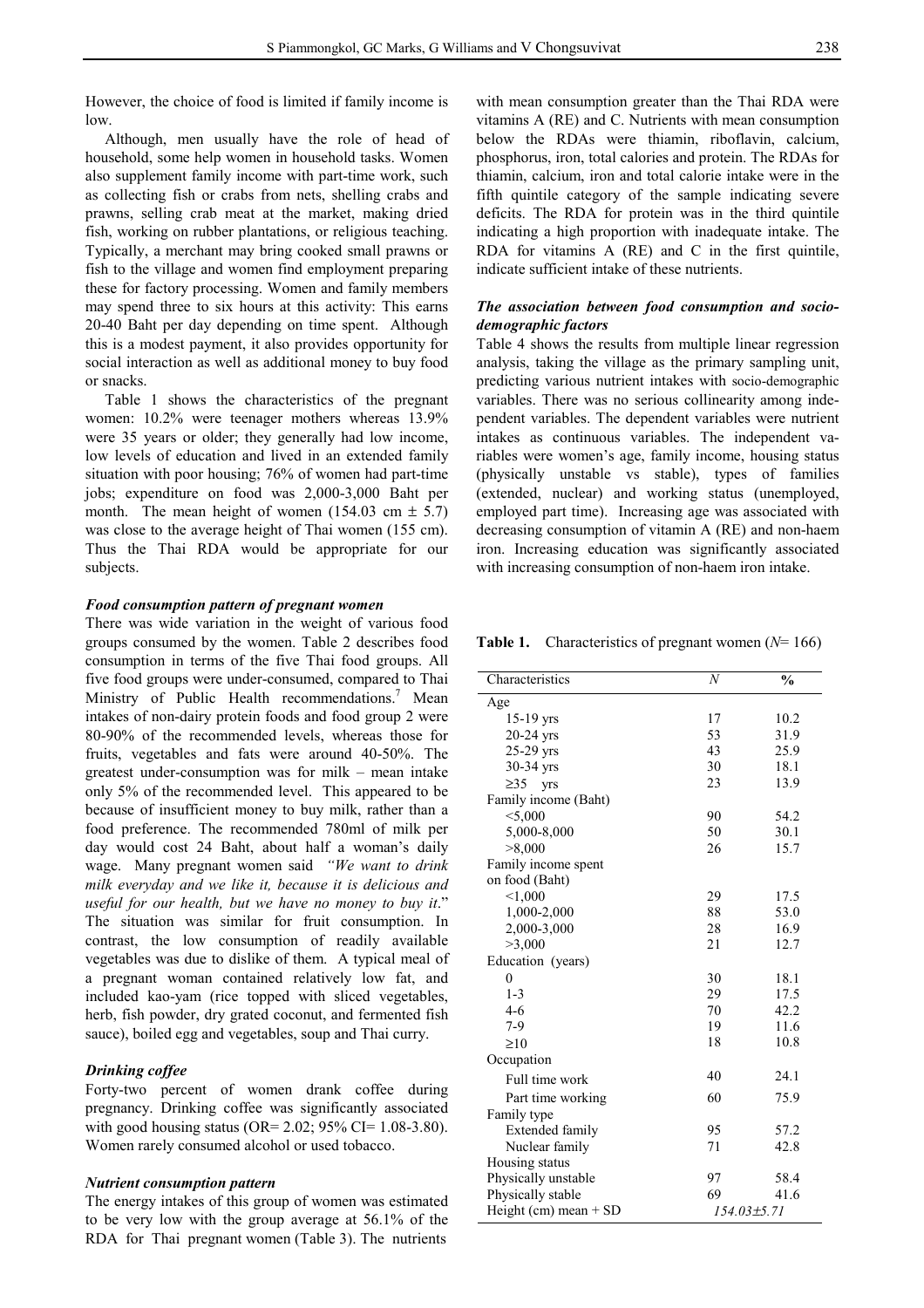| Food group (gm) | Mean  | <b>SD</b> | Min              | Max    | $%$ eating       | $%$ of       | Recommended | $%$ of |
|-----------------|-------|-----------|------------------|--------|------------------|--------------|-------------|--------|
| Meat            | 9.3   | 10.6      |                  | 72.5   | by weight<br>4.8 | total weight | $(gm)$ *    | intake |
|                 |       |           |                  |        |                  |              |             |        |
| Poulty          | 9.6   | 13.9      | 0.3              | 138    | 4.9              |              |             |        |
| Seafood         | 85.7  | 77.8      | 3.9              | 513.4  | 44.5             |              | 250         |        |
| Egg             | 39.3  | 49.6      | 2.4              | 248    | 20.4             |              |             |        |
| Dry bean        | 9.5   | 9.3       |                  | 58.6   | 4.9              |              |             | 80.4   |
| Milk            | 39.1  | 69.7      | $\boldsymbol{0}$ | 600    | 20.3             |              | 780         | 5.0    |
| Sub total       | 192.5 | 123.7     | 26.4             | 749.34 | 100              | 18.9         | 1030        |        |
| Rice            | 476.6 | 224.8     | 200              | 1638   | 90.9             |              |             |        |
| Noodle          | 16.9  | 14.9      |                  | 102    | 3.2              |              |             |        |
| Sugar           | 27.8  | 21.9      | 3                | 113    | 5.3              |              |             |        |
| Tuber           | 3.3   | 6.8       | $\boldsymbol{0}$ | 60     | 0.6              |              |             |        |
| Sub total       | 524.5 |           |                  |        | 100              | 51.4         | 540         | 89.9   |
| Vegetables      | 92.9  | 64.1      | 12.8             | 350.4  | 100              | 9.1          | $225^1$     | 42.2   |
| Fruits          | 201.1 | 194.4     | 12.8             | 1138.4 | 100              | 19.7         | 450         | 44.4   |
| Fat             | 10.2  | 5.4       | 1.3              | 29.1   | 100              |              | 20          | 50.0   |
| Total weight    | 1021  |           |                  |        |                  | 100          |             |        |

**Table 2.** Daily consumption the five Thai food groups in grams (*N*= 166)

 $=$  For Thai pregnant women in handbook by Ministry of Health.

\*\* = Total weight of recommended consumption for cucumber, string bean, hogplum young leave, lead tree tender tip, Indian penny wort leave, djenkol beans, purkia speciosa and goabean young pod.

|  | <b>Table 3.</b> Distribution of daily total nutrient intake ( $N=166$ ) |  |  |  |  |  |
|--|-------------------------------------------------------------------------|--|--|--|--|--|
|--|-------------------------------------------------------------------------|--|--|--|--|--|

| Nutrients         | Quintile cut-offs |                |        | Range $(g)$ | Mean<br>intake | Mean<br>intake as | Percentage<br>$< 80\%$ |            |
|-------------------|-------------------|----------------|--------|-------------|----------------|-------------------|------------------------|------------|
|                   |                   | $\overline{2}$ | 3      | 4           |                |                   | %RDA*                  | <b>RDA</b> |
| Thiamin (mg)      | 0.25              | 0.34           | 0.44   | 0.61        | $0.1 - 1.9$    | 0.45              | 32.14                  | 98.8       |
| Riboflavin (mg)   | 0.52              | 0.73           | 0.96   | 1.31        | $0.2 - 3.9$    | 0.94              | 62.67                  | 75.3       |
| Niacin $(mg)$     | 11.41             | 13.96          | 16.95  | 20.13       | $3.7 - 48.7$   | 16.23             | 101.44                 | 29.5       |
| Vitamin A (µg RE) | 1,287             | 1,751          | 2,322  | 3,468       | 518-14,112     | 2,628             | 329                    | 3.6        |
| Vitamin $C(mg)$   | 56.39             | 77.09          | 115.64 | 159.75      | 15.8-960.1     | 119.91            | 149.89                 | 14.5       |
| Calcium(mg)       | 148.10            | 205.75         | 286.39 | 411.69      | 43-3022        | 281.74            | 23.48                  | 99.4       |
| Phophorus $(mg)$  | 252.12            | 342.54         | 414.83 | 587.62      | 119-2214       | 431.34            | 35.95                  | 97.6       |
| $\gamma$ (mg)     | 15.59             | 19.48          | 21.80  | 25.51       | 5-146          | 22.06             | 49.02                  | 98.8       |
| Total calories    | 1025              | 1196           | 1341   | 1544        | 345-3540       | 1285              | 56.1                   | 96.4       |
| Total protein (g) | 33.25             | 40.42          | 51.04  | 62.69       | 12-151         | 48.91             | 95.90                  | 46.4       |
| % total calories  |                   |                |        |             |                | 15.22             |                        |            |
| Total CHO (gm)    | 177.39            | 206.75         | 236.91 | 275.89      | 56-605         | 227.10            |                        |            |
| % total calories  |                   |                |        |             |                | 70.65             |                        |            |
| Total fat (gm)    | 13.03             | 16.76          | 19.82  | 26.94       | $8 - 71$       | 20.19             |                        |            |
| % total calories  |                   |                |        |             |                | 14.13             |                        |            |

\* For Thai pregnant women

### **Discussion**

As might be expected from their relatively deprived socio-economic background, pregnant women in this population under- consumed all food groups. The most serious food deficiency was milk. Consequently, intakes of thiamin, calcium, iron, calories and protein were all well below recommended levels. Vitamin C and vitamin A (RE) were above the recommended daily allowances. Socio-economic factors, especially level of education was associated with various nutrient intakes, but did not correlate with intake based on food groups.

 The study area was a combination of coastal and inland areas with good road system, which allowed transportation of food between city and villages. However, access to good foods was still limited. Women can easily

find protein foods such as eggs, meat, seafood and milk in the village but choices of vegetables are limited. In addition, income was low, and family's ability to purchase food was very limited. The qualitative data showed that pregnant women obtained an equal share of family food. The causes of food deficiencies do not arise from family food distribution, but rather from general poverty in the family together with limited transportation of food from outside the village. These outcomes of the qualitative components of the project support the pattern of quantitative findings described above.

The findings differ from that in China<sup>8</sup> and in Guatemala<sup>9</sup> where household leaders obtain a greater share of energy and nutrients than other members. As reported elsewhere by Ene-Obong *et al.*,<sup>10</sup> in Nigeria, the main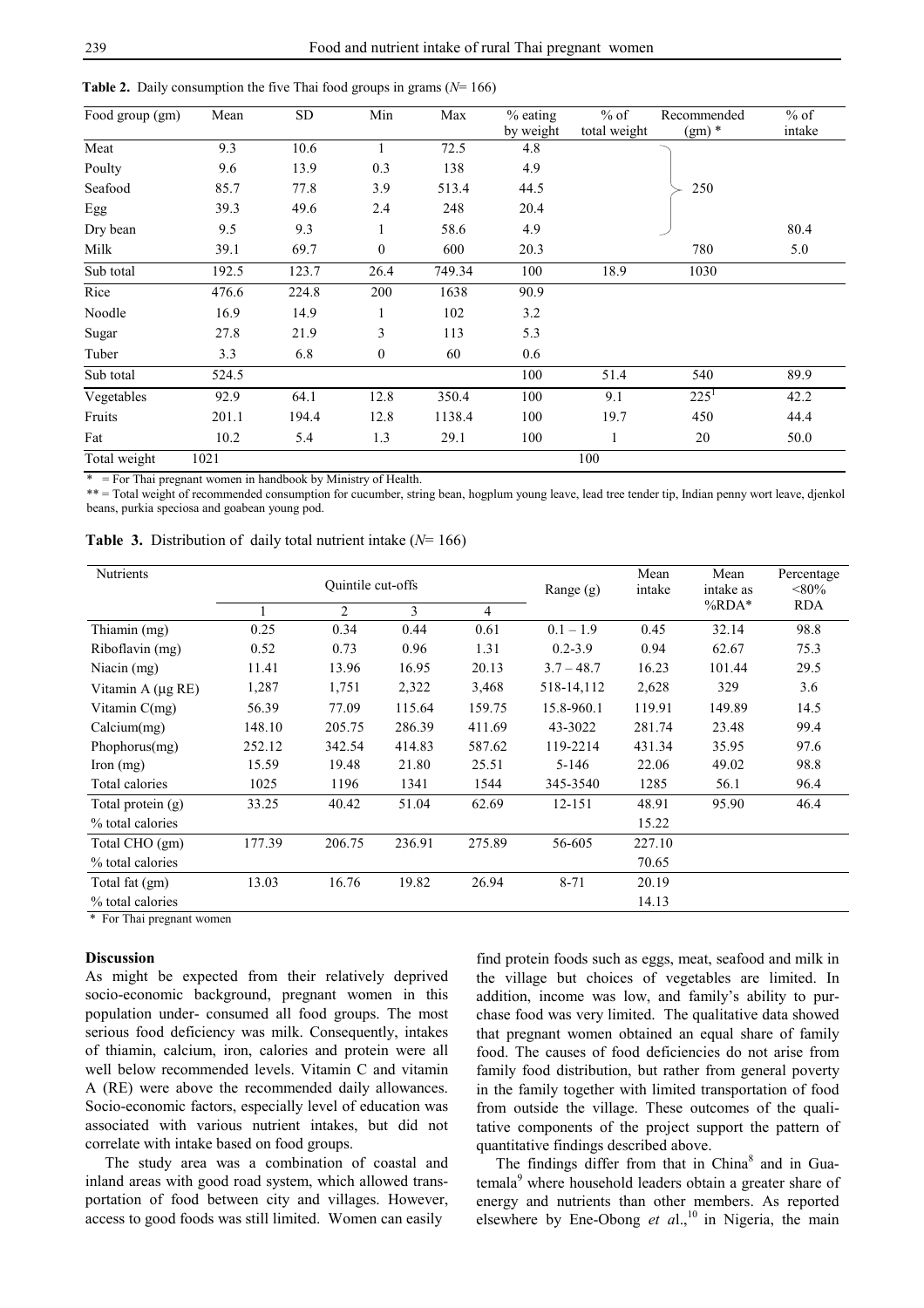| <b>Nutrients</b>                                                                                           | Pregnant        | Family         | Education       | Housing                | Type of             | Working              |  |  |  |
|------------------------------------------------------------------------------------------------------------|-----------------|----------------|-----------------|------------------------|---------------------|----------------------|--|--|--|
|                                                                                                            | women age       | Income/        | (years)         | condition <sup>1</sup> | family <sup>2</sup> | status $\frac{3}{2}$ |  |  |  |
|                                                                                                            | (yrs)           | $1,000$ (Baht) |                 |                        |                     |                      |  |  |  |
|                                                                                                            | $\beta$ / SE    |                |                 |                        |                     |                      |  |  |  |
| Thiamin (mg)                                                                                               | $-0.006/0.003$  | 0.005/0.007    | 0.008/0.007     | $-0.01/0.04$           | 0.05/0.04           | $-0.02/0.05$         |  |  |  |
| Riboflavin (mg)                                                                                            | $-0.009/0.005$  | 0.012/0.015    | $-0.0009/0.016$ | $-0.10/0.09$           | 0.10/0.09           | $-0.08/0.09$         |  |  |  |
| Niacin (mg)                                                                                                | $-0.12/0.10$    | 0.13/0.20      | 0.09/0.27       | $-1.71/1.46$           | 0.76/1.39           | $-1.19/1.07$         |  |  |  |
| Retinol $(\mu g)$                                                                                          | $-59.78/24.60*$ | 25.76/56.2     | 33.22/50.08     | 241.39/367.21          | 174.64/315.29       | 459.99/351.13        |  |  |  |
| Vitamin C (mg)                                                                                             | $-0.77/1.15$    | 2.33/2.34      | 1.82/2.10       | 0.58/15.03             | 1.38/15.33          | 17.57/15.21          |  |  |  |
| Calcium (mg)                                                                                               | $-2.36/2.13$    | 5.69/5.07      | 2.04/5.26       | $-33.72/28.01$         | 35.52/28.21         | $-32.14/31.01$       |  |  |  |
| Total calories                                                                                             | $-0.06/0.06$    | 0.15/0.14      | 0.26/0.17       | $-0.62/0.95$           | 0.11/0.85           | $-0.50/0.69$         |  |  |  |
| Total protein                                                                                              | $-0.18/0.28$    | 0.68/0.62      | 0.51/0.82       | $-4.85/4.36$           | 2.13/3.87           | $-3.74/3.39$         |  |  |  |
| Total carbohydrate                                                                                         | $-1.10/1.07$    | 1.12/2.31      | 5.65/2.97       | $-3.14/16.88$          | $-1.64/15.4$        | $-5.89/12.77$        |  |  |  |
| Haem iron                                                                                                  | $-0.03/0.07$    | 0.07/0.13      | $-0.29/0.15$    | $-1.79/0.85$           | 0.97/1.01           | $-1.30/0.89$         |  |  |  |
| Non-haem iron                                                                                              | $-0.27/0.11*$   | 0.17/0.28      | $0.75/0.33*$    | 0.31/2.37              | $-1.21/1.82$        | 1.53/1.22            |  |  |  |
| $1 -$ Mot atoble ve atoble: $2 -$ Musleon ve extended family: $2 -$ Dont time ve unampleyed: $\ast$ Dz0.05 |                 |                |                 |                        |                     |                      |  |  |  |

**Table 4.** Regression coefficients (β) and their standard errors (SE) for the association between nutrient intakes and socio-demographic factors

2= Nuclear vs extended family; 3= Part-time vs unemployed; \* *P*<0.05

determinants of health and nutritional status of women are socio-economic and culture. Similarly, in the eastern part of Thailand, Maneethorn et al.,<sup>11</sup> reported that pregnant women with higher family income and higher level of formal education tended to consume a nutritious diet with greater frequency than poorer group.

 As with any study the results will be limited by the survey instruments used and the relative homogeneity of the population for some characteristics. The format of the FFQ used here has been shown to have good validity and reliability in a range of populations<sup>5</sup>, though these have not been quantitatively assessed in this population group. Typically the FFQ under-reports total intakes but the validity varies by food/nutrient. The very low energy and other intakes reported here may be influenced by underreporting, but they are also consistent with the intensive qualitative observations and the short stature and low body weights of the population. Unfortunately it was not possible to assess pre-pregnancy weight of the study participants and investigate this further through assessing pre-pregnancy body mass index and weight gains during pregnancy. However, the failure of socio-economic factors to predict food intake in the five Thai food groups, may indicate that crude categorisation of food intake is not sensitive to these factors. In contrast, measurement of nutrient intake was predicted by some socio-economic factors. Intake of some water-soluble vitamins such as vitamin C (available in leafy green vegetables) is sufficient in this study group, even though intake of vegetables was only 42% of the recommended level. Other simple methods of monitoring nutritional status of pregnant women include weight gain $12$  and body mass index.13 However, although underweight indicates under nourishment, normal weight gain does not rule this out.

 Weight gain should take into account the possible effects of pregnancy complications such as toxaemia of pregnancy, pre-eclampsia or high blood pressure.<sup>14</sup> In addition, it cannot detect non-protein energy malnutrition such as vitamin deficiency. Hence, measures, which combine the dietary habits with weight gain of pregnant women, may be useful to use in future studies.

 During pregnancy extra nutrients are required for fetal and placental growth, adequate development of the fetus, and support for immune function. This study showed that these pregnant women had low intakes of thiamin, riboflavin, calcium, iron, calorie and protein. This is of great public health concern. There is increasing evidence that nutrient deficiencies or malnutrition in the fetus is associated with chronic disease in later life.<sup>15</sup>

 Our subjects had lower calorie intake but higher protein intake than in pregnant women in Madura East Java, Indonesia (1,500 kcal and 41 grams of protein intake).16 In our study, 96.4% of pregnant women had caloric intake and 46.4% of pregnant women had protein intake less than 80% of Thai RDA. Chronic energy deficiency is directly associated with low BMI. $^{17}$  Pregnant women with chronic energy deficiency and low BMI are more likely to have low birth weight babies. This effect is preventable. Kramer, $2$  concluded in a systematic review that balanced protein/energy supplementation in pregnant women was associated with an increase in maternal weight gain, fetal growth and reduced neonatal deaths.

 Vitamin A intake among the subjects exceeded Thai RDA by more than three-fold. Vitamin A is abundant in green vegetables, but is fat-soluble. Low fat intake among our subjects could have reduced its absorption. Excess vitamin A in pregnancy has been considered as not harmful

 Low intake of thiamin, riboflavin, calcium and iron can be solved by supplementation with vitamin B complex, calcium and iron tablets. In low income, urban women, use of prenatal multivitamin/mineral supplements may have the potential to diminish infant morbidity and mortality.18 Improved knowledge of food and nutrition may improve dietary habits, being a more sustainable way of reducing seriously low intake of calories, protein and other nutrients.

 Education is the most important predictor of nutrient intake in pregnant women in this study. It is more important than other economic variables such as family income, housing-condition, and types of family and working status. By this statistical evidence, investing in education would be prime importance. However, overall